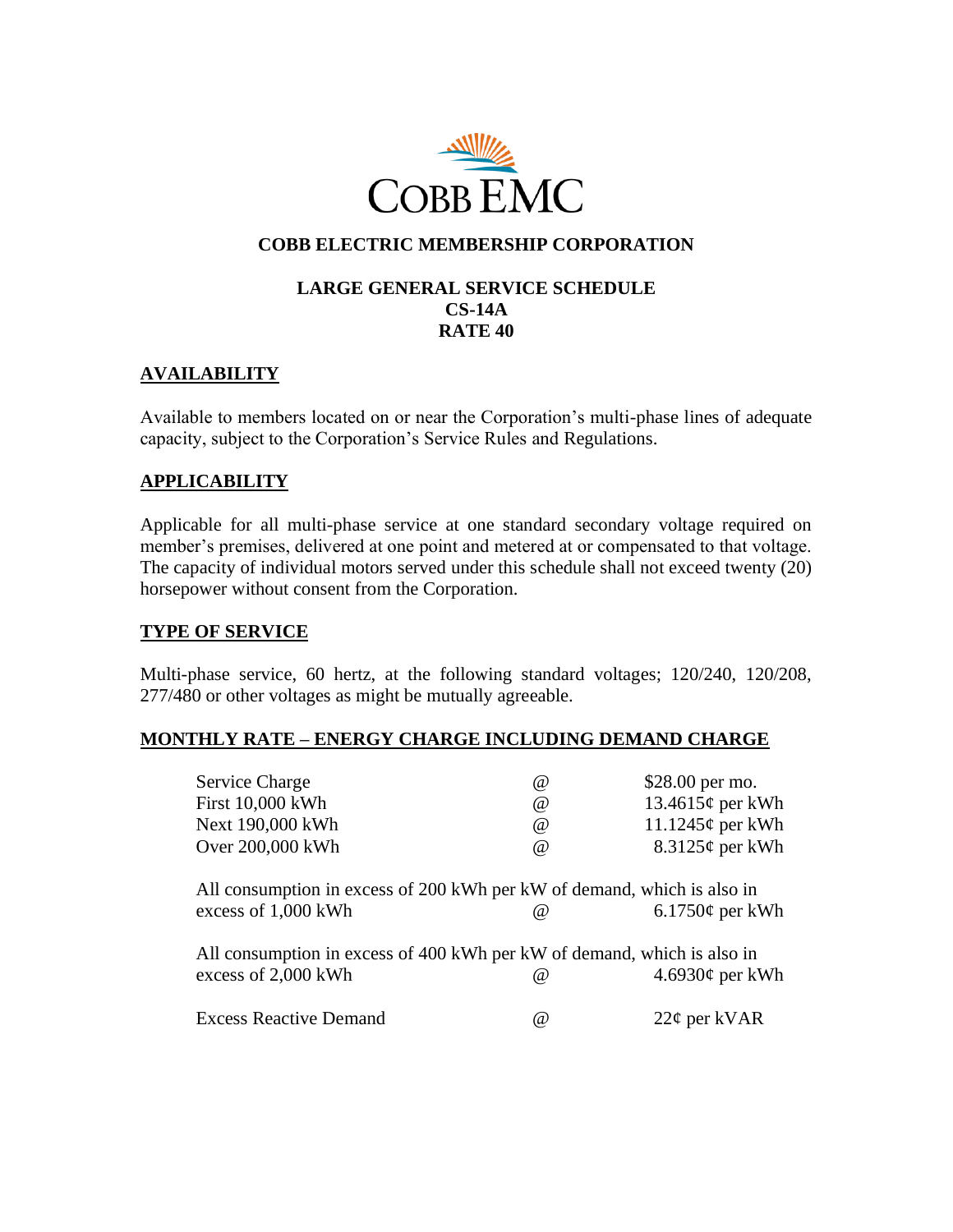# **COBB EMC LARGE GENERAL SERVICE SCHEDULE CS-14A PAGE 2**

## **MINIMUM BILL**

The minimum monthly bill shall be the greater of:

- A. \$28.00 per meter plus \$6.32 per kW of demand plus Wholesale Power Adjustment
- B. Contract minimum, plus Wholesale Power Adjustment

## **DETERMINATION OF DEMAND**

The Demand shall be based on the highest 30-minute kW measurement during the current month and the preceding eleven (11) months. For bills issued June through September, the kW demand shall be the greater of:

- 1. The current actual demand or,
- 2. 90 percent of the highest demand occurring in any previous applicable summer month or,
- 3. 65 percent of the highest demand occurring in any previous applicable winter month (October through May)

For the bills issued October through May, the kW demand shall be the greater of:

- 1. 90 percent of the highest summer month (June through September) or,
- 2. 65 percent of the highest winter month (including the current month)

In no case shall the demand be less than the contract minimum.

### **TERM OF CONTRACT**

Not less than one (1) year up to and including 500 kW maximum anticipated 30-minute kW, nor less than five (5) years over 500 kW maximum anticipated 30-minute kW.

### **REACTIVE DEMAND ADJUSTMENT**

Where demand is expected to exceed 50 kW, the Corporation may install metering equipment to measure Reactive Demand. The Reactive Demand is the highest 30-minute